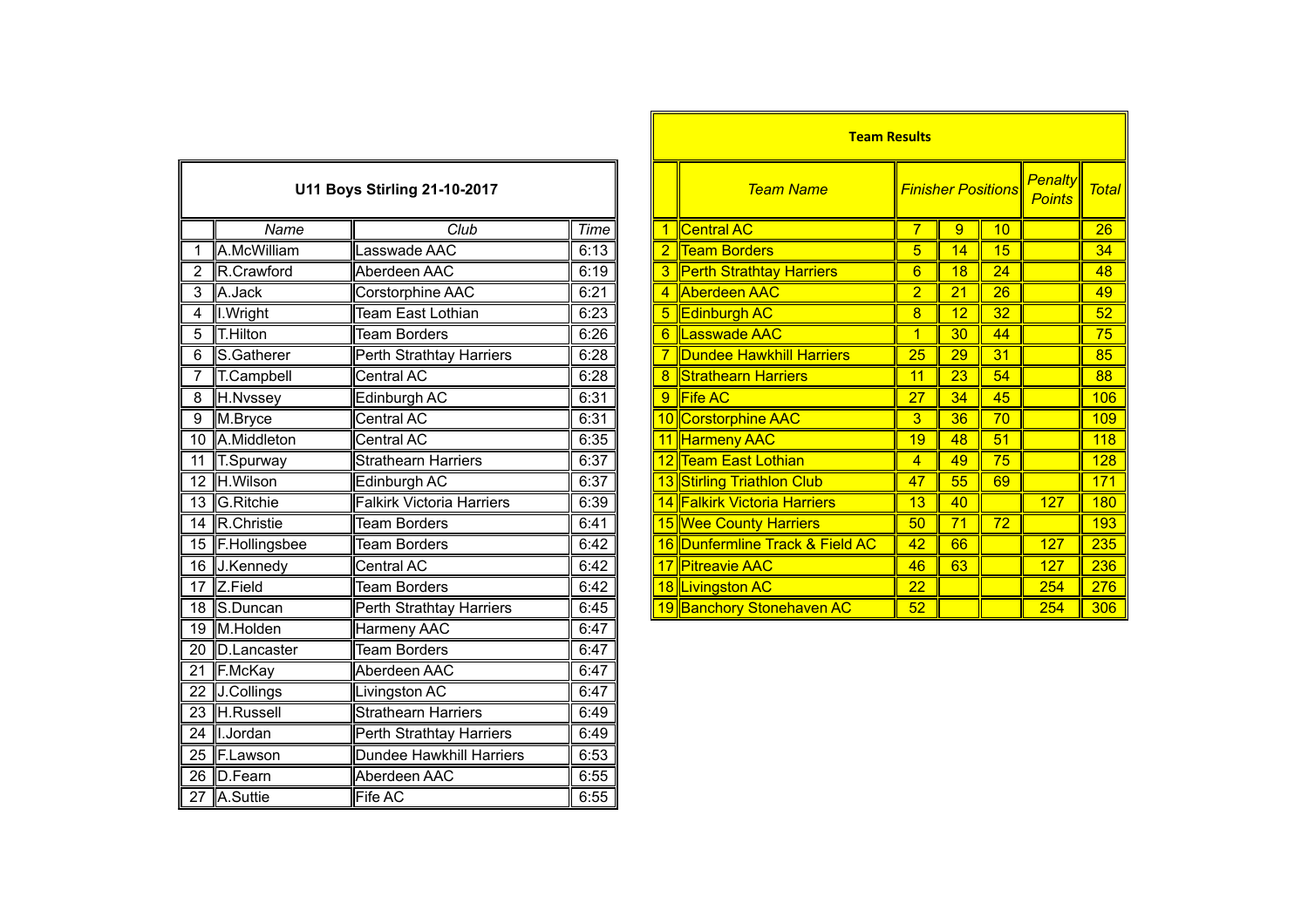| $\overline{28}$ | E.Stark                    | Perth Strathtay Harriers         | 6:57 |
|-----------------|----------------------------|----------------------------------|------|
| 29              | J.Lawson                   | Dundee Hawkhill Harriers         | 6:57 |
| 30              | H.Miller                   | Lasswade AAC                     | 6:57 |
| 31              | N.Langslow                 | <b>Dundee Hawkhill Harriers</b>  | 6:57 |
| $\overline{32}$ | P.Barnes                   | Edinburgh AC                     | 7:00 |
| 33              | J.Duncan                   | Edinburgh AC                     | 7:00 |
| 34              | M.Pennachio Torres Fife AC |                                  | 7:00 |
| $\overline{35}$ | T.Grant                    | <b>Dundee Hawkhill Harriers</b>  | 7:03 |
| $\overline{36}$ | <b>B.Eyton-Jones</b>       | Corstorphine AAC                 | 7:05 |
| $\overline{37}$ | H.Singer                   | <b>Dundee Hawkhill Harriers</b>  | 7:05 |
| $\overline{38}$ | L.Kunath                   | <b>Edinburgh AC</b>              | 7:05 |
| 39              | O.Beard                    | <b>Team Borders</b>              | 7:05 |
| 40              | J.Bull                     | <b>Falkirk Victoria Harriers</b> | 7:07 |
| 41              | K.Keen                     | <b>Team Borders</b>              | 7:07 |
| 42              | J.Duncan                   | Dunfermline Track & Field AC     | 7:07 |
| 43              | C.Carlyle                  | Team Borders                     | 7:07 |
| 44              | J.Anderson                 | Lasswade AAC                     | 7:12 |
| 45              | S.Jaffray                  | Fife AC                          | 7:12 |
| 46              | H.Mackie                   | <b>Pitreavie AAC</b>             | 7:12 |
| $\overline{47}$ | K.Trenholm                 | <b>Stirling Triathlon Club</b>   | 7:16 |
| $\overline{48}$ | D.Alexander                | <b>Harmeny AAC</b>               | 7:18 |
| 49              | J.Dale                     | Team East Lothian                | 7:18 |
| 50              | H.Crossley                 | <b>Wee County Harriers</b>       | 7:18 |
| $\overline{51}$ | K.Hardie                   | Harmeny AAC                      | 7:20 |
| 52              | L.McLeod                   | <b>Banchory Stonehaven AC</b>    | 7:22 |
| 53              | J.Murray                   | <b>Dundee Hawkhill Harriers</b>  | 7:22 |
| 54              | T.Ralph                    | <b>Strathearn Harriers</b>       | 7:22 |
| $\overline{55}$ | E.Moore                    | <b>Stirling Triathlon Club</b>   | 7:30 |
| 56              | O.Ditchfield               | Central AC                       | 7:35 |
| 57              | D.Armstrong                | Fife AC                          | 7:35 |
| 58              | R.Laws                     | Fife AC                          | 7:35 |
| 59              | A.Grant                    | <b>Strathearn Harriers</b>       | 7:38 |
| 60              | <b>K.Matthews</b>          | Dundee Hawkhill Harriers         | 7:42 |